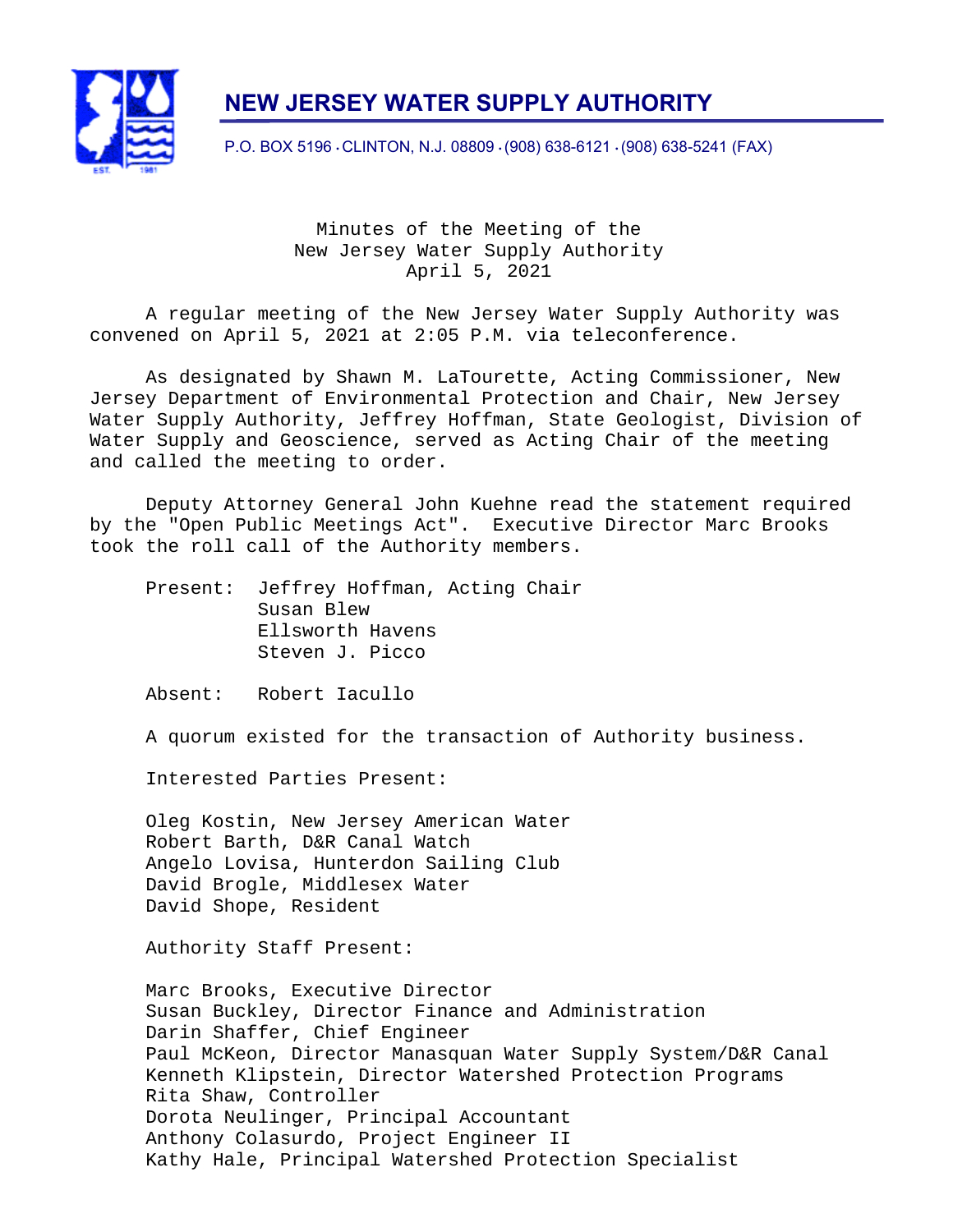Heather Desko, Senior Watershed Protection Specialist Michelle Rollman, Finance & Accounting Analyst John Kuehne, Deputy Attorney General Rudy Rodas, Governor's Authorities Unit

#### APPROVAL OF THE MINUTES

Acting Chair Jeffrey Hoffman opened the meeting by asking for the approval of the minutes of the February 1, 2021 meeting. Mr. Picco moved for the approval of the minutes as prepared and this motion was seconded by Ms. Blew. The minutes of the February 1, 2021 meeting were approved by the Board.

#### EXECUTIVE DIRECTOR'S REPORT

Mr. Brooks stated that everyone has a copy of his report. Mr. Brooks provided an update on COVID-19 at the Authority. Mr. Brooks stated that the Authority is still experiencing absences due to COVID-19 in the form of a few positive cases but more commonly the absences are due to quarantine as a result of close contacts, mostly outside of work. COVID-19 is not causing any significant impediments to Authority operations at this time.

Mr. Brooks stated that rainfall recorded at the Spruce Run gage for February was 2.72 inches which was 0.06 inches above average. Total rainfall for March at Spruce Run was 3.76 inches which was 0.07 inches above average. Rainfall recorded at Manasquan for February was 5.42 inches which was 2.42 inches above average. Rainfall in March was 5.55 inches or 0.85 inches above average.

#### COMMUNICATION/CORRESPONDENCE

Mr. Brooks stated that there were no items of communication or correspondence received.

#### UNFINISHED BUSINESS

Mr. McKeon reported on the Manasquan Reservoir System and the Manasquan Water Treatment Plant/Transmission System. Mr. McKeon stated that everyone has a copy of his reports. Mr. McKeon stated that everything has been going well in the Manasquan system. Mr. McKeon stated that the Manasquan Reservoir is full and that recent algae levels in both the reservoir and the river have been good. Mr. McKeon noted that he had nothing additional to report and offered to answer any questions.

Mr. Shaffer reported on the Raritan Basin System. Mr. Shaffer stated that everyone has a copy of his report. Mr. Shaffer stated that as of this date, Spruce Run Reservoir was at elevation 273.11 feet which is 100.5 percent of capacity. Round Valley is drawn down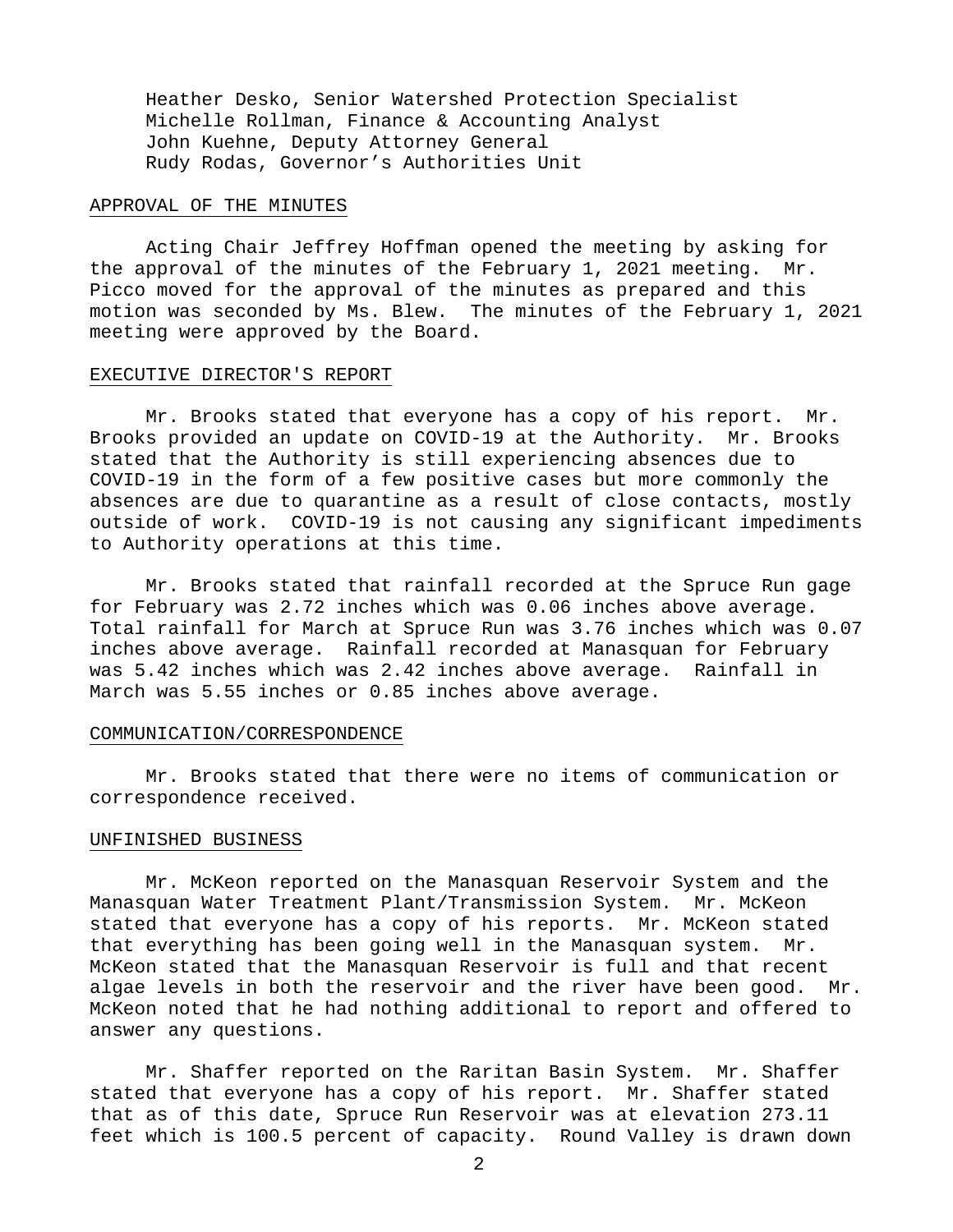for the rehabilitation project and will remain at or below elevation 360.8 for the project duration. As of this date, it is at elevation 360.34 feet or 66.3 percent of capacity. The combined reservoir capacity is at 72 percent while it is typically 92.7 percent for this date.

Mr. Shaffer stated that Canal operations are normal for this time of year. Maintenance activities continue to be prioritized and coordinated each day. Using staggered start times, staff continues to operate at normal capacity while maintaining social distancing.

Mr. Shaffer reported on the Canal Dredging Project. Dredging operations were completed in December and most of the dredged material has been transported to the beneficial reuse site. A total of approximately 182,000 cubic yards of sediment, which is about 20 percent less than the bid quantity, were removed from the canal over the three seasons of dredging. Final site restoration is underway and expected to be completed this summer.

Mr. Shaffer reported on the Round Valley Reservoir Dams– Rehabilitation and Resource Preservation Project. Mr. Shaffer stated that as a result of an early snowstorm in mid-December, followed by the holidays and a winter shutdown, no substantial earthwork has occurred on the Dike between December 16 and today. The contractor resumed major earthwork activities at the Dike today and is expected to continue that work until the Dike is complete this summer. Sand and stone deliveries and some sediment basin construction continue at the South Dam. Ancillary work on the towers and vaults had shut down for the winter, but is resuming today with roofing work on the North Dam vault. Mr. Shaffer noted that County Rt. 629 remains closed to all traffic and the public within the project area.

Mr. Shaffer stated that the Authority has reached a tentative verbal agreement with the contractor that will impact the schedule and have some financial contractual considerations. A meeting with the Capital Projects Committee has been scheduled to review this draft Change Order before seeking full Board approval.

Mr. Shaffer discussed the Island Farm Weir Embankment Rehabilitation Project. Work to repair and armor the right abutment of the Island Farm Weir is mostly complete. The contractor recently returned to the site to seed disturbed areas and complete the restoration of the site. Mr. Shaffer anticipates that all project work will be completed in April.

Mr. Shaffer stated that the Authority's engineering consultant recently finalized plans and specifications for the reconstruction of the Landing Lane Spillway on the D&R Canal in New Brunswick. The construction project is currently being advertised with the anticipation that the work will begin this fall.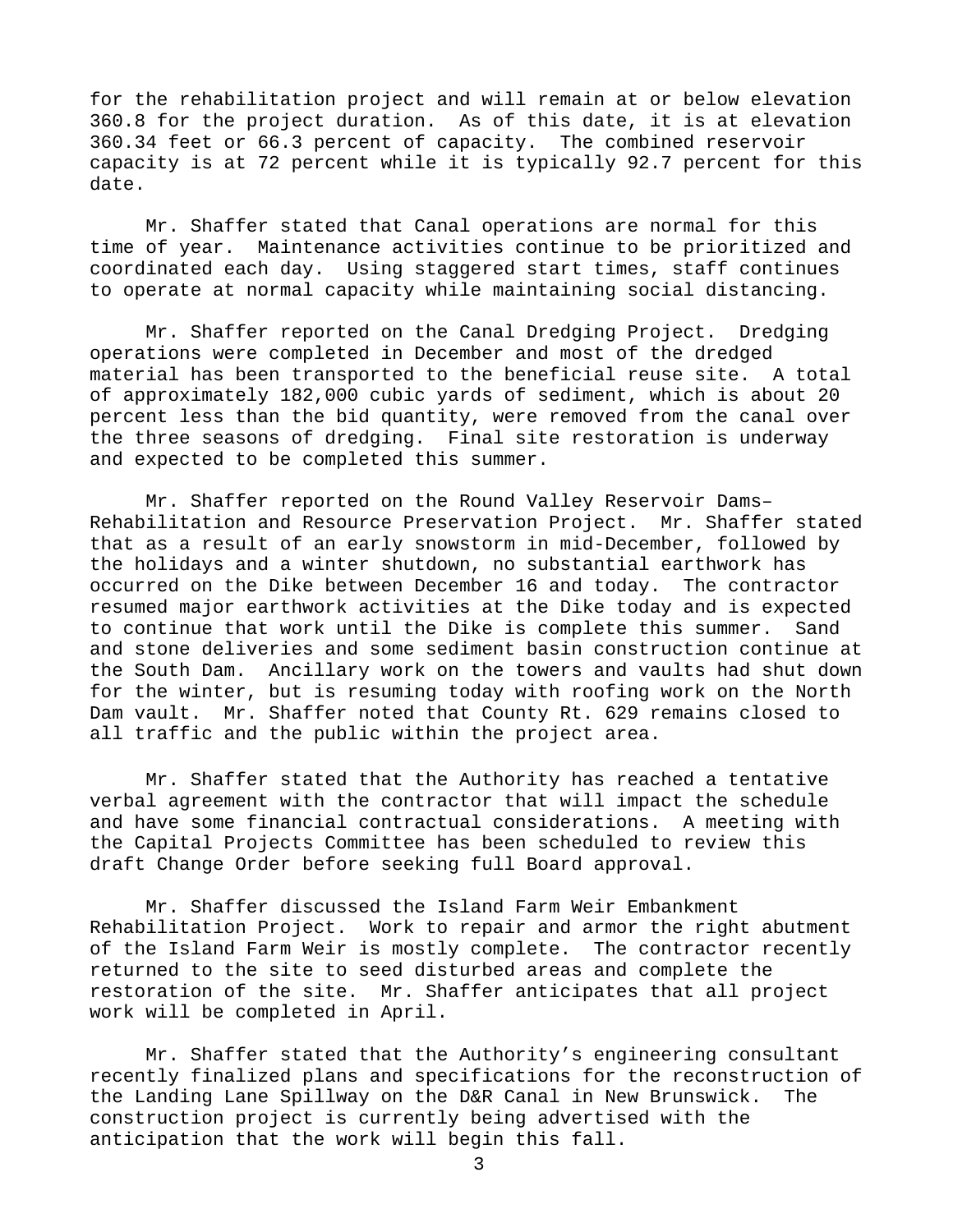Mr. Shaffer stated that a discussion of several change orders was provided in his written report and offered to answer any questions.

 Mr. Klipstein reported on the Watershed Management Program. Mr. Klipstein stated that everyone has a copy of his report. Mr. Klipstein stated that work on the Mulhockaway Biochar project is scheduled to commence upon receipt of anticipated approvals from the Department of Environmental Protection. In response to a question from Mr. Hoffman, Mr. Klipstein stated that, based on NJDEP recommendations, the permit was changed from a Freshwater Wetlands Permit to a Highlands Preservation Area Permit and that he does not anticipate any additional delays in the approval process. Mr. Klipstein offered to answer any questions.

### NEW BUSINESS

Ms. Shaw provided background information on the Authority's financial performance for the six months ending December 31, 2020. Ms. Shaw stated that copies of the financial statements were distributed to all interested parties and are available on the Authority website as required by bond resolution. Ms. Shaw stated that the financial statements for the six months show favorable results of operations and a change in net position of \$5.2 million compared to a change in net position of \$5.3 million for the same period last year. Ms. Shaw noted that Operating Revenue for the first half of fiscal year 2021 totaled \$16.5 million and is on target at 51 percent of the budget for the year. Operating expenses for the six months are \$11 million and are 45 percent of the budget for the period. Operating expenses are under budget due to salary and fringe associated with open positions. Ms. Shaw stated that a 77.3 percent decrease in non-operating revenue compared to this period last year is largely due to a change in the fair market value of the Authority's long term investments and a reduction in interest income, reflecting the drop in interest rates over the period.

Ms. Shaw offered to answer any questions and stated that no Board action was required.

Ms. Buckley provided the background information on the resolution ratifying the Executive Director's placement of the Authority's March 1, 2021 – March 1, 2022 Insurance Program. Ms. Buckley stated that the total premium for the renewal will be \$1.629 million, which is 1.6 percent above the approved budget and a 0.3 percent above last year's premium. Ms. Buckley stated that, consistent with the resolution passed at the November 2020 meeting, the Insurance Committee Chairman was briefed and approved the placement in exceedance of the budget. Ms. Buckley noted that the primary focus of this year's placement was in the property and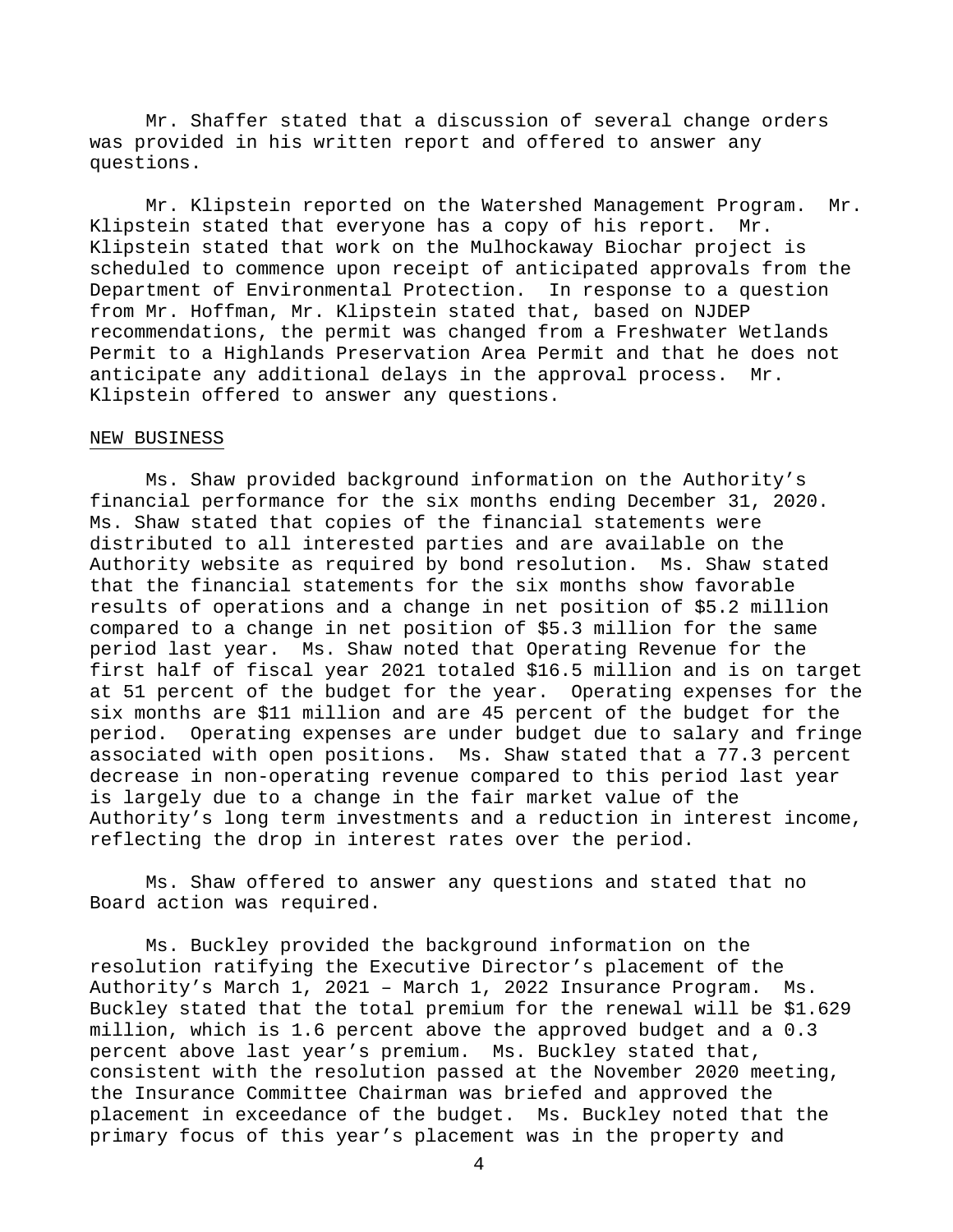casualty lines, which experienced industry-wide rate increases associated with storms, natural disasters, and increases in large liability claims. These rate increases were offset by a reduction in the Authority's insurable base negotiated by the Authority and its representatives.

Ms. Blew moved the resolution ratifying the Executive Director's placement of the Authority's March 1, 2021 – March 1, 2022 Insurance Program. Mr. Picco seconded this motion. All Authority members approved of this resolution.

Ms. Buckley provided the background information on the resolution authorizing the Executive Director to negotiate and execute a contract with Stonebridge Community Association, Inc. for renewal of uninterruptible service from the Raritan Basin System. Ms. Buckley stated that this is a standard contract renewal for Stonebridge Community Association in Monroe, New Jersey. Stonebridge has a 0.09 mgd contract with the Authority for landscape irrigation supply purposes. The applicant has requested a ten year renewal of the contract, beginning April 1, 2021 and the Authority has confirmed that the DEP will renew the Water Allocation Permit with no changes in terms and conditions. The public hearing was waived after no responses or objections were received from any party.

Mr. Picco moved the resolution to approve the contract renewal application of Stonebridge Community Association, Inc., subject to the standard conditions and limitations. Ms. Blew seconded the motion for the Resolution. All Authority members approved the Resolution.

Mr. Klipstein provided the background information on the resolution authorizing the Executive Director to execute an agreement with the New Jersey Department of Environmental Protection for the project "Watershed Restoration and Protection Plan for Spruce Run Reservoir and Mulhockaway Creek." Mr. Klipstein stated that the Authority submitted two proposals in February 2020, one for a "Watershed Restoration and Protection Plan for Spruce Run Reservoir" and one for a "Watershed Restoration and Protection Plan for the Mulhockaway Creek Watershed." In August 2020, the Authority was notified that the Spruce Run Reservoir proposal had been funded, but the Mulhockaway Creek Proposal was not. Mr. Klipstein noted that the Authority decided to proceed with the Mulhockaway Watershed Restoration and protection Plan, utilizing Source Water Protection funding and staff resources. The NJDEP agreed with the Authority that developing the two plans as one document was a logical step, and approved a revised proposal and budget. Mr. Klipstein discussed the project partners and their respective contributions to a total project budget of \$342,700.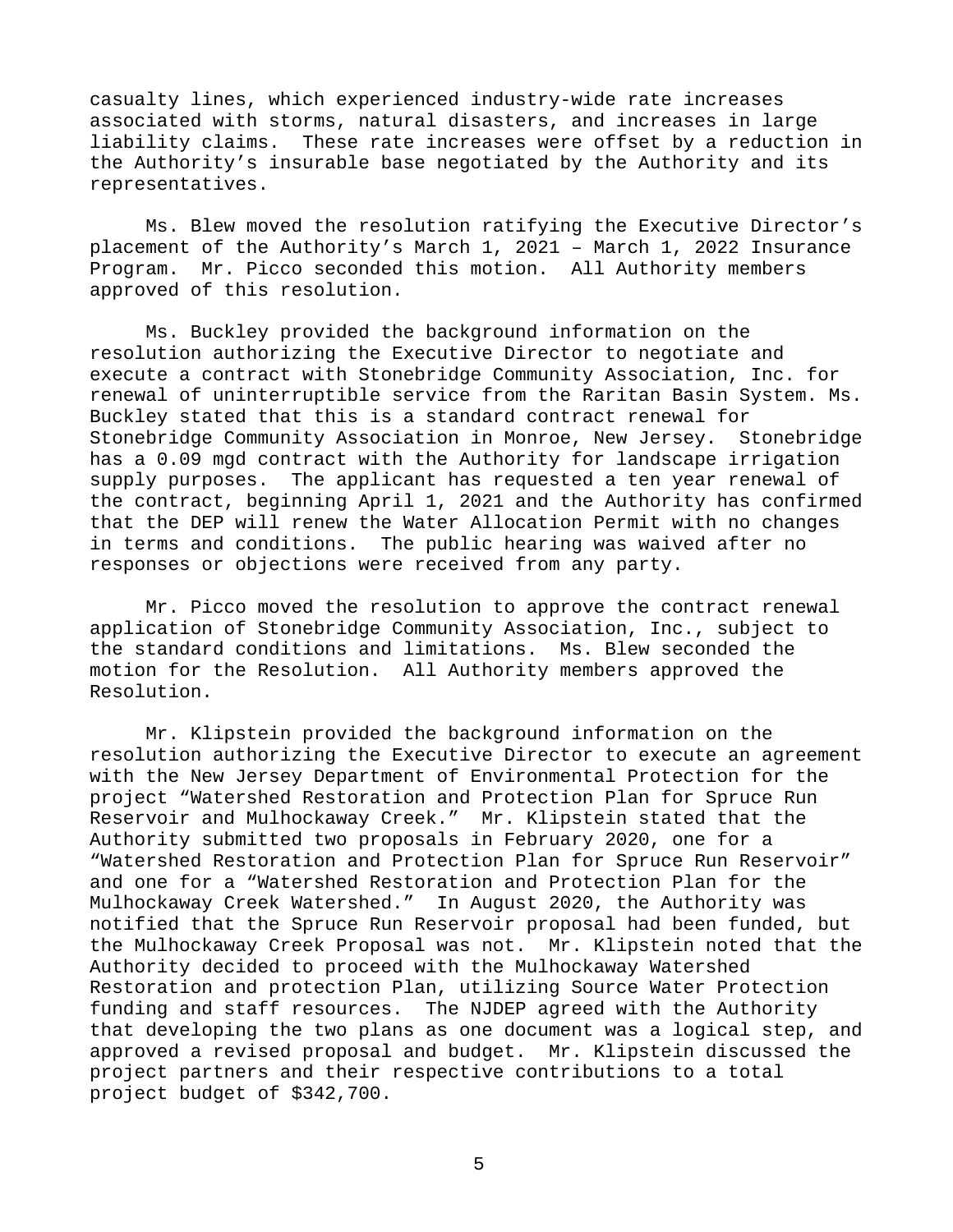Mr. Havens moved the resolution to authorize the Executive Director to execute a contract agreement with the New Jersey Department of Environmental Protection for the Authority's participation in the project, "Watershed Restoration and Protection Plan for Spruce Run Reservoir and Mulhockaway Creek." Mr. Picco seconded the motion for the Resolution. All Authority members approved the Resolution.

Mr. Klipstein provided the background information on the resolution authorizing the Executive Director to execute an agreement with the United States Department of Agriculture-Natural Resources Conservation Service ("USDA-NRCS") for the project "Watershed Restoration and Protection Plan for Spruce Run Reservoir and Mulhockaway Creek." Mr. Klipstein noted that the Authority has worked with the USDA-NRCS to include the Mulhockaway and Spruce Run in the National Water Quality Initiative Program. Mr. Klipstein stated that the USDA-NRCS will provide \$25,000 in funding toward the development of the "Watershed Restoration and Protection Plan for the Spruce Run and Mulhockaway Creek Watershed." The USDA-NRCS funding will complement \$80,000 in NJDEP watershed restoration funding, \$224,500 of in-kind funding from the Authority and \$13,200 of in-kind funding from watershed stakeholders.

Mr. Havens moved the resolution to authorize the Executive Director to execute a contribution agreement with the United States Department of Agriculture-Natural Resources Conservation Service for the project, "Watershed Restoration and Protection Plan for Spruce Run Reservoir and Mulhockaway Creek." Ms. Blew seconded the motion for the Resolution. All Authority members approved the Resolution.

Mr. Klipstein provided the background information on the resolution authorizing the Executive Director to amend the contract agreement with Montclair State University for additional analytical services in the amount of \$55,080 for services related to the US Geological Survey Matching Grant Funded Project "Downstream Fate and Transport of Cyanobacteria and Cyanotoxins in the Raritan River Basin, New Jersey." Mr. Klipstein stated that under the original grant agreement, this \$55,080 for analytical services for phytoplankton identification and enumeration was allocated directly to the US Geological Survey, New Jersey Water Science Center through a Joint Funding Agreement between USGS and the Authority. The Joint Funding Agreement between the Authority and USGS New Jersey Water Science Center is being revised to reflect an equivalent \$55,080 reduction. This amendment will result in no additional cost to the Authority above the amount that is already allocated to the overall grant project.

Ms. Blew moved the resolution to authorize the Executive Director to amend the contract agreement with Montclair State University to perform additional analytical services related to the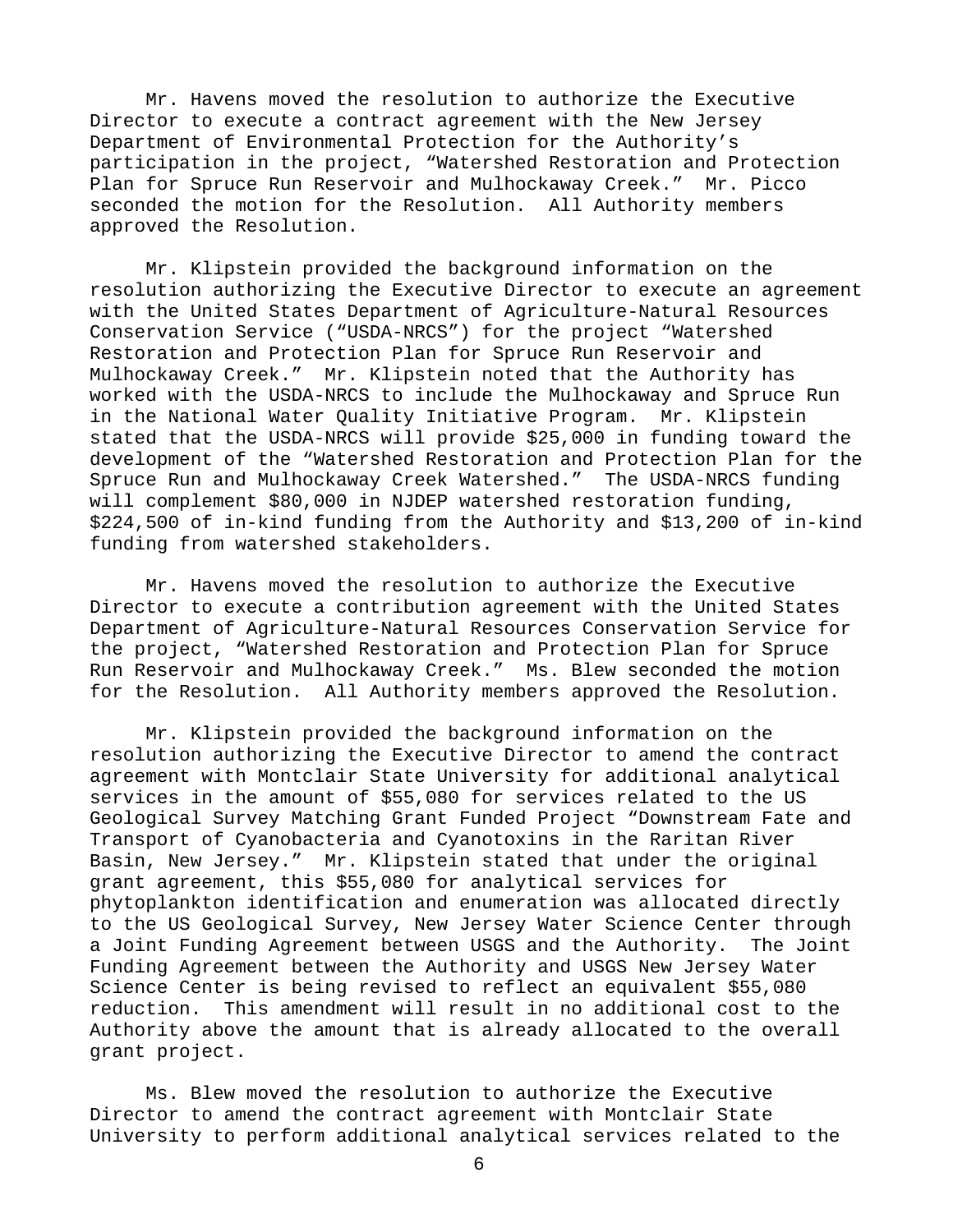US Geological Survey Matching Grant Funded Project, "Downstream Fate and Transport of Cyanobacteria and Cyanotoxins in the Raritan River Basin, New Jersey" for an increase of \$55,080, for a total contract amount not to exceed \$200,080. Mr. Picco seconded the motion for the Resolution. All Authority members approved the Resolution.

Mr. Shaffer provided the background information on the resolution authorizing the Executive Director to enter into a purchase order agreement for the purchase of one new 2021 or newer tandem dump truck for the Raritan Basin System. Mr. Shaffer stated that the approved Fiscal Year 2020 Capital Equipment budget for the Raritan Basin System included \$190,000.00 for the purchase of a tandem dump truck to primarily support Canal operations. Mr. Shaffer described the bid process and stated that five bids were received ranging from approximately \$148K to \$173K. Staff reviewed the bids for content, adherence to the bid documents, and completeness. The two lowest bids were determined to be non-responsive because they did not include various substantive components and/or the proposed warranty did not meet the specification. The missing components were deemed important to the Authority's planned use of the truck. Authority staff reviewed the bid of the third lowest bidder, Bergey's Truck Center, and found it to be in compliance with the specifications.

Ms. Blew moved the resolution to authorize the Executive Director to issue a purchase order to Bergey's Truck Center, of Trenton, New Jersey for the purchase of one new 2021 or newer Tandem Dump Truck for a lump sum cost of \$156,420.00. Mr. Picco seconded the motion for the Resolution. All Authority members approved the Resolution.

Mr. McKeon provided the background information on the resolution authorizing the award of a contract for the replacement of 40,000 pounds of granular activated carbon at the Manasquan Water Treatment Plant. Mr. McKeon stated that the Authority periodically needs to replace the granular activated carbon in two of the six contact vessels at the Manasquan water treatment plant. Granular activated carbon is used to remove organic carbon compounds, including taste and odor compounds and other compounds in trace amounts that have been detected. Carbon fractures and becomes spent after several years. Mr. McKeon noted that this is a routine purchase that has been planned for, budgeted and approved by the SMMUA Board as an operating expense. Two bid packages were received after public advertising; however, one bid was received after the time set for receipt of bids. The low bid of \$58,850, from Nichem Company, was in line with the budget. Nichem has provided replacement carbon several times during the last ten years.

Mr. Havens moved the Resolution Authorizing the Executive Director to enter into a contract with Nichem Company of Newark, New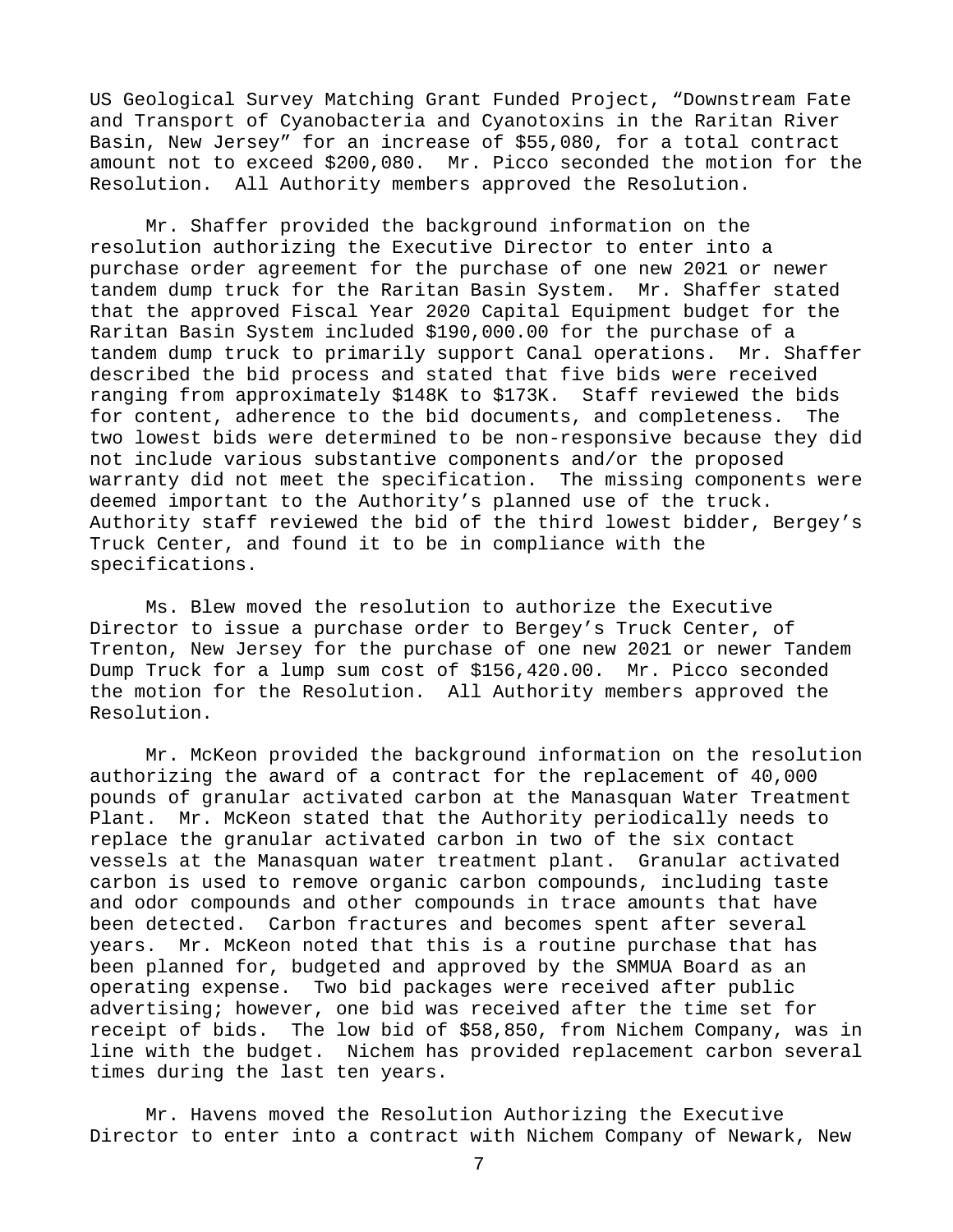Jersey to furnish all labor, equipment and materials necessary for granular activated carbon replacement at the Manasquan Water Treatment Plant, Wall Township, Monmouth County, New Jersey for a lump sum of \$58,850.00. Ms. Blew seconded the motion for the Resolution. All Authority members approved the Resolution.

Mr. Shaffer provided the background information on the resolution authorizing the award of a contract for professional engineering services for the D&R Canal Water Quality Improvement Project via Cedar Grove Brook Overflow Weir Structural Improvements in Franklin Township, Somerset County, RFP WSA-R21002. Mr. Shaffer stated that previous studies determined that the Cedar Grove Brook is a significant contributor of sediment laden water into the Canal, especially during and after significant precipitation events. The Cedar Grove Brook Weir is located just upstream of the Canal and the studies also concluded that raising the height of the weir crest and decreasing the width of the weir notch could substantially reduce sediment loading into the Canal.

The Authority solicited proposals to retain an engineering consultant to assess the feasibility of improving the water quality of the Canal by modifying the Cedar Grove Brook overflow weir structure. The Request for Proposals specified that the contract would cover preparation of a feasibility study, and if approved by the Authority, preparation of a schematic design report. Four Technical Proposals were received and ranked by Authority staff. With approval of the Chair of the Capital Projects Committee, the three top ranked firms were asked to submit fee proposals. The top ranked firm, Mott MacDonald, provided the lowest cost fee proposal. Mr. Shaffer noted that \$200,000 in Delaware & Raritan Canal Commission mitigation funding is set aside and available to be used specifically for the feasibility study and preliminary engineering.

 In response to a question from Mr. Picco, Mr. Shaffer stated that the Authority will be responsible for the weir maintenance. The weir is currently owned by the County of Somerset which has agreed to turn it over to the Authority if the project proceeds. In response to an additional question from Mr. Picco, Mr. Brooks stated that part of the schematic design would likely include the creation of an area upstream of the weir to facilitate easy removal of accumulated sediment.

Mr. Havens moved the resolution authorizing the Executive Director to enter into a contract with Mott MacDonald from Morristown, New Jersey for professional engineering services necessary for Water quality Improvement via Cedar Grove Brook Overflow Weir structural improvements in Franklin Township, Somerset County for a lump sum amount of \$157,000.00. Mr. Picco seconded the motion for the Resolution. All Authority members approved the Resolution.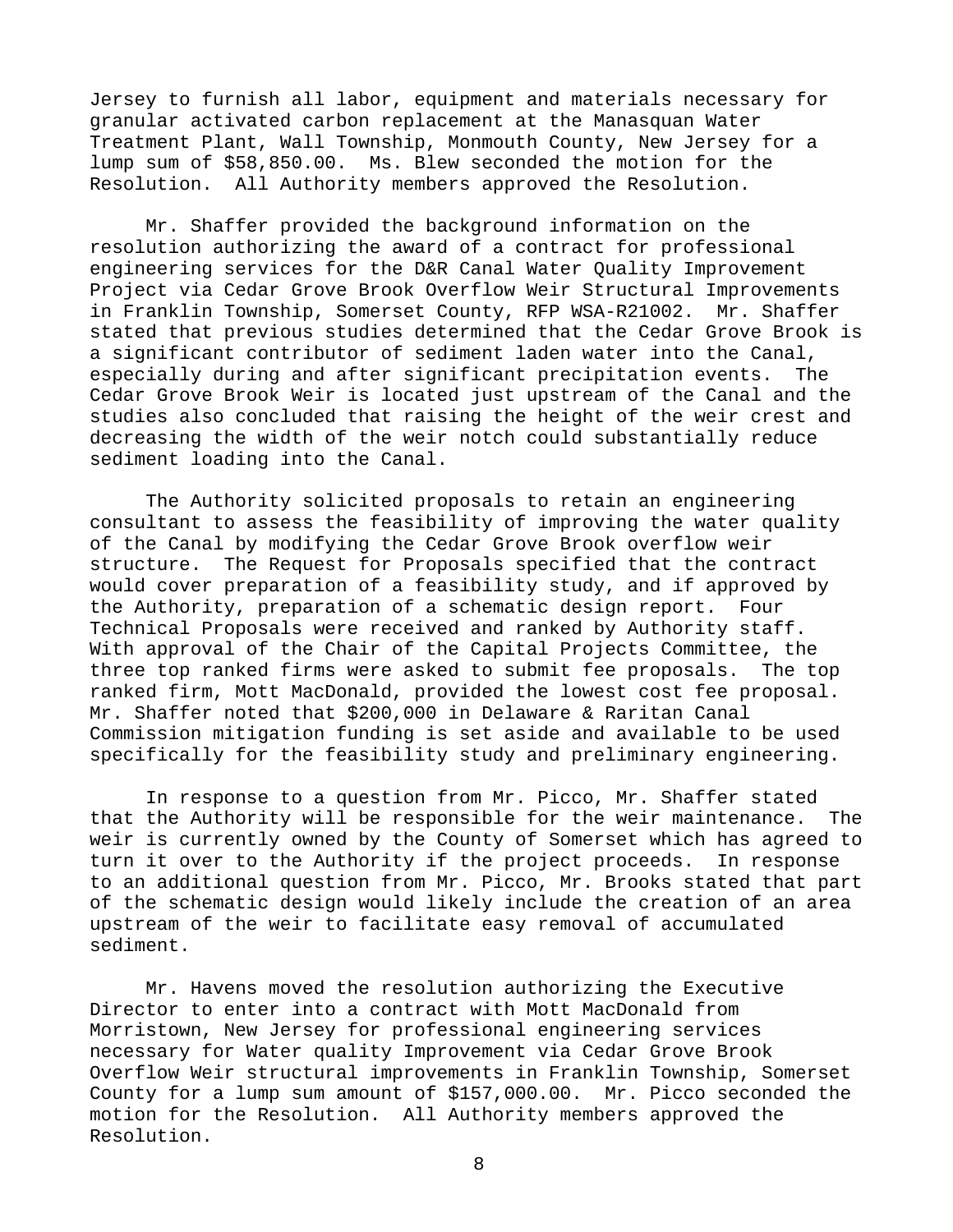Mr. McKeon provided the background information on the resolution authorizing the award of a contract for Professional Engineering Services for Instrumentation Improvements at the Manasquan Reservoir Dam, Howell Township, Monmouth County, RFP WSA-R21010. Mr. McKeon stated that the Authority has been monitoring the embankment dam at the Manasquan Reservoir for over 30 years using various electrical instruments embedded in the embankment which provide data to a central computer and display continuous water level trends and pressures. Originally there were 44 such devices placed strategically throughout the dam and dike. Some of the devices are buried such that they cannot be retrieved and replaced. Eight of these devices have failed in recent years and five have been determined to have completed their purpose. Mr. McKeon stated that it is recommended that these devices be decommissioned with their well bores filled and sealed. Mr. McKeon stated that two technical proposals were received in response to a request for proposals from qualified engineers to locate, size and determine the depth to which wells should be drilled to replace the failed water level monitoring instruments. Both engineering consultants were determined to be qualified to perform this work and fee proposals were requested and received. After adjusting for inconsistencies in the fee proposals, it was determined that the firm that ranked highest in the qualification ranking process, was also the low bidder. Mr. Hoffman noted that the drilling process will require an authorized well driller with an appropriate license.

Ms. Blew moved the resolution authorizing the Executive Director to enter into a contract with GZA GeoEnvironmental, Inc. of Fairfield, New Jersey for professional engineering services necessary to design the monitoring instrumentation improvements to the Manasquan Dam in Howell Township, Monmouth County for a lump sum amount of \$87,400.00. Mr. Picco seconded the motion for the Resolution. All Authority members approved the Resolution.

### COMMITTEE REPORTS

- (a) Personnel no report
- (b) Finance no report
- (c) Audit no report
- (d) Public Participation no report
- (e) Capital Projects no report
- (f) Insurance no report
- (g) Watershed Lands Acquisition no report

# PUBLIC COMMENT

 Mr. Shope introduced himself as the owner of land in the Raritan watershed. Mr. Shope questioned the use of Source Water Protection funds for purposes other than the purchase of land and asked when the